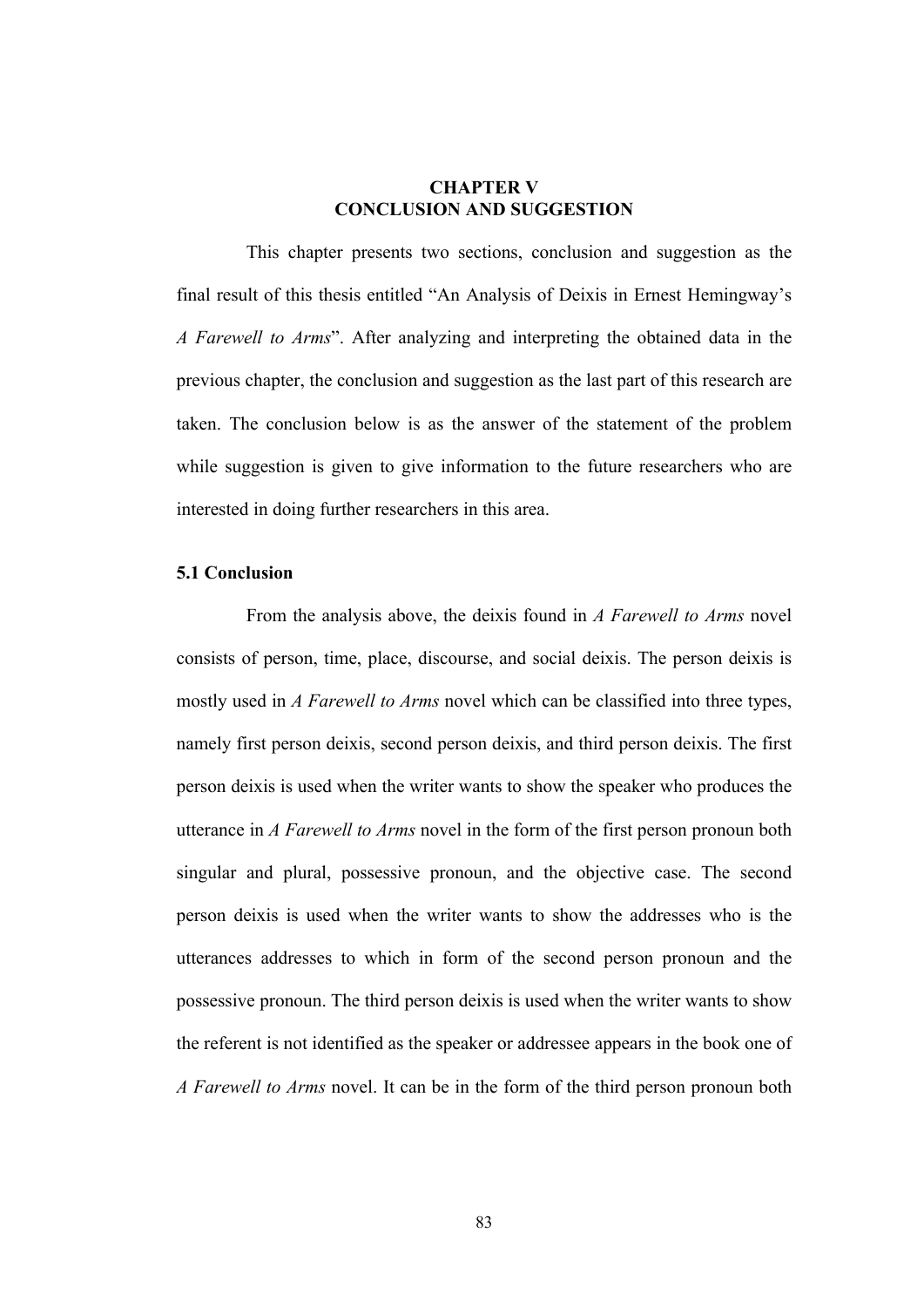singular and plural, possessive pronoun, objective case, third person suffix –s, and reflexive pronoun.

Moreover, the time deixis is used by the writer of *A Farewell to Arms* novel. It can be in the form of adverb of time, the period of days, the period of hours, and verbs or tenses which are present, past, future, and perfect tense that point to coding time. They are used by the writer of *A Farewell to Arms* novel to express the certain period of time when the utterances are produced by the speaker. Meanwhile, the place deixis also often appears in *A Farewell to Arms* novel when the writer wants to show the place or location of participant in the speech event which has been shown in the context. It can be in the form of adverb of place and the words associated with a certain place.

On the other hand, the discourse deixis is used to refer to some portion of discourse that contains the utterance as a signal and its relation to surrounding text. It can be in the form of demonstrative pronoun which refers to the forthcoming discourse and the words that need to be explained more based on the discourse context. Additionally, the social deixis also often appears in the book one of *A Farewell to Arms* novel. The social deixis is used to indicate the social status between the speaker and addressee. It is in form of words with concern the relative rank or respect.

Furthermore, first singular person deixis **I** mostly refers to Lieutenant Frederic Henry as the narrator and protagonist in the novel, especially in book one. The first plural person deixis **we** mostly refer to Lieutenant Frederic Henry and his friends, his darling, his colleagues. The objective case of **me** is mostly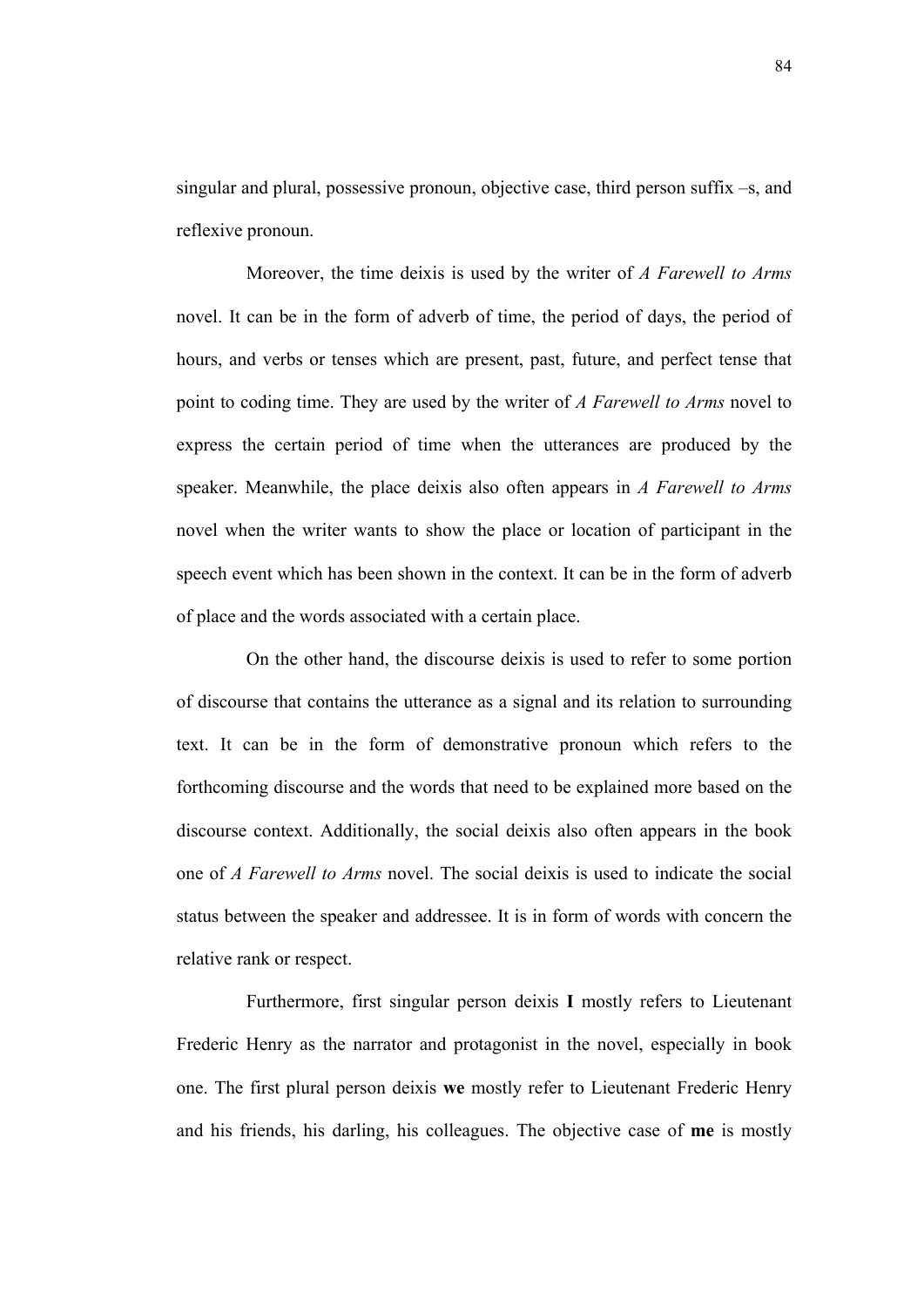referred to the narrator, Rinaldi, a soldier, and Miss Ferguson. The possessive pronoun **my** is mostly belonging to the narrator and the priest. The second person deixis **you** mostly refer to Rinaldi, the priest, Miss Ferguson, and others as the addressee. The possessive pronoun **your** is belonging to the priest. The singular third person deixis **she** mostly refers to Miss Barkley, her friends, and **he** mostly refers to Rinaldi, the priest, and others. The plural third person deixis **they** is mostly referred to the doctors and his darling, his colleagues. The singular objective case **her** mostly refer to Miss Barkley and **him** refer to the narrator, the colleagues, and the God. The plural objective case **them** refer to the cars, Miss Barkley and others nurse. The possessive pronoun **his** refers to Lieutenant Henry, his colleagues, the driver and **their** refer to Miss Barkley, other nurse, and the narrator's colleagues. The reflexive pronoun **herself** is referred to Miss Ferguson. The third pronoun **it** is referred to things that has already been mentioned earlier.

Time deixis is generally expressed in the whole time such as, today, the next day in the morning, forty eight hour later, in the night, in the late summer of that year, etc. Place deixis is generally happened in Gorizia city but in the end of twelve chapters or book one, it happened in Milan city. Gorizia city and Milan city is located in Italy. Discourse deixis is mostly used by the use of this which is referred to forthcoming portion of the discourse such as, this way, this machine, etc. Social deixis is mostly used for showing the etiquette and the respect of the speaker in the book one such as, the major, the captain, father, grandfather, etc.